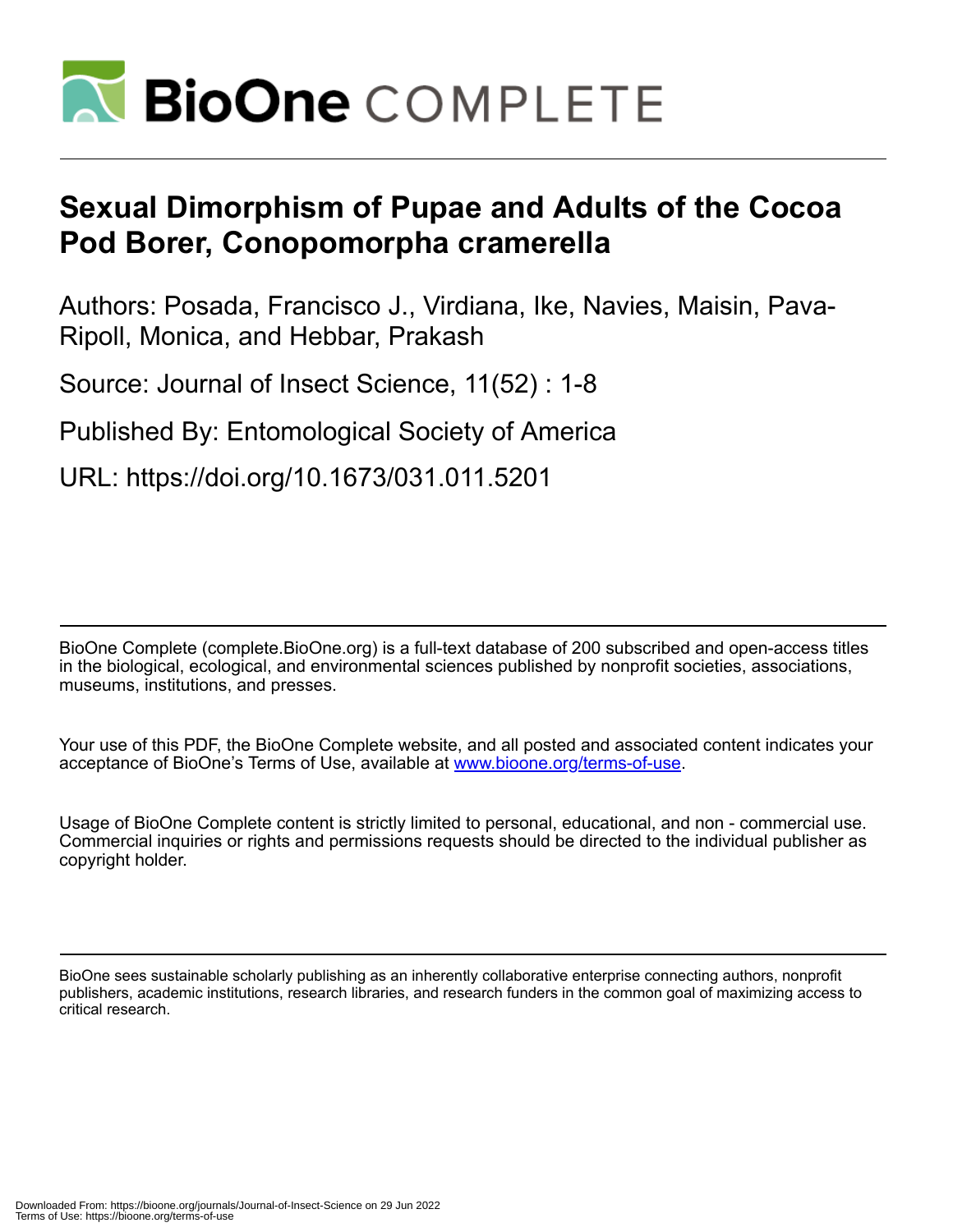

# **Sexual dimorphism of pupae and adults of the cocoa pod borer,** *Conopomorpha cramerella*

Francisco J. Posada<sup>la\*</sup>, Ike Virdiana<sup>2b</sup>, Maisin Navies<sup>3c</sup>, Monica Pava-Ripoll<sup>4d</sup>, Prakash  $Hebbar<sup>5e</sup>$ 

<sup>1</sup>IPM, Tropical Pernnial Crop Consultant, Laurel, MD. USA<br><sup>2</sup>Sumatra Bioscionse, Bab Lias Research Station, Il Jond A. Y

<sup>2</sup>Sumatra Bioscience. Bah Lias Research Station. |I Jend A Yani No 2 PO Box 1154. Medan 20111 Indonesia  $^3$ Malaysian Cocoa Board, Tawau, Sabah, Malaysia, Cocoa Research and Development Center, 60237, Tawau, Sabah, Malaysia

<sup>4</sup>University of Maryland, Department of Entomology. 4112 Plant Sciences Building, College Park, MD. 20742<br><sup>5</sup>LIS Department of Agriculture, ABHIS BPO, Biverdale, MD, LISA US Department of Agriculture-APHIS-PPQ, Riverdale, MD, USA

# **Abstract**

This paper describes the main distinguishing characteristics of female and male pupae and adults of cocoa pod borer, *Conopomorpha cramerella* (Snellen) (Lepidoptera: Gracillariidae). Two pairs of tubercles present on the sterna of segments IX and X of the female pupae are useful in differentiating female from male pupae. The female genital opening is located anterior to the first pair of tubercles and forms a plateau in which the center has a light brown longitudinal depression that indicates the female genital opening. The male genital opening is a conspicuous, brown, longitudinal slit located between the two pairs of tubercles. The sex of the adult moth can be determined by examining the ventrocaudal segments of the abdomen. The last segment of the female abdomen is white, compressed laterally and at the tip, and the hairy anal papillae can be seen. In the male, the ventrocaudal end of the abdomen is black and robust. This information will be useful for laboratory and field diagnosis and while working on sex ratios of this important pest of cocoa.

**Keywords:** *Nephelium lappaceum*, south Asia, *Theobroma cacao* Correspondence: a\* fjavierposada@hotmail.com, b ike.virdiana@sumatrabioscience.com, c navie@koko.gov.my, d monicapavaripoll@hotmail.com, <sup>e</sup> prakash.hebbar@aphis.usda.gov, \*Corresponding author **Received:** 10 February 2010, **Accepted:** 14 October 2010 **Copyright :** This is an open access paper. We use the Creative Commons Attribution 3.0 license that permits unrestricted use, provided that the paper is properly attributed. **ISSN:** 1536-2442 | Vol. 11, Number 52

#### **Cite this paper as:**

Posada FJ, Virdiana I, Navies M, Pava-Ripoll M, Hebbar P. 2011. Sexual dimorphism of pupae and adults of the cocoa pod borer, *Conopomorpha cramerella. Journal of Insect Science* 11:52 available online: insectscience.org/11.52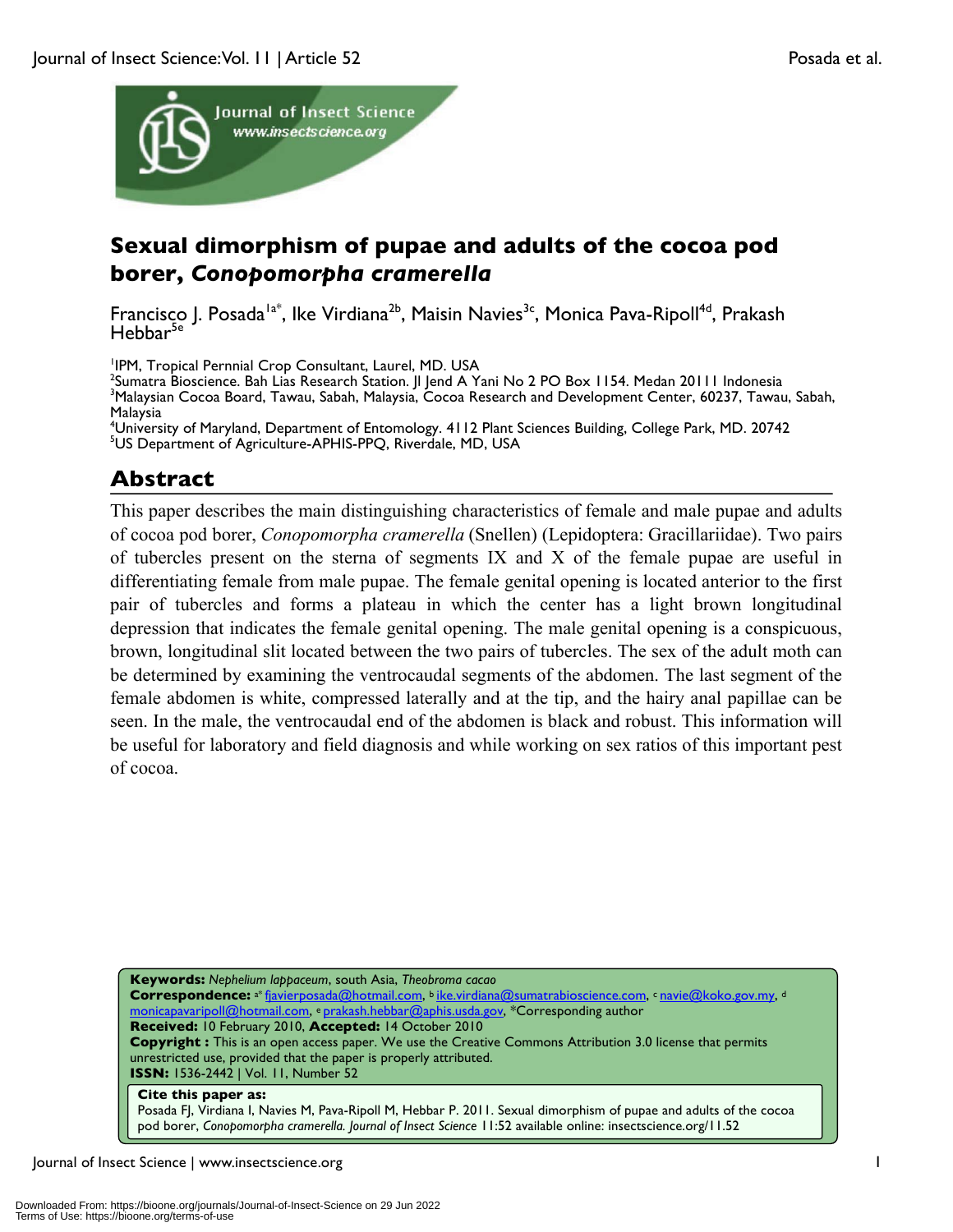#### **Introduction**

The cocoa pod borer pest, *Conopomorpha cramerella* (Snellen) (Lepidoptera: Gracillariidae) is of south Asian origin (Bradley 1986). Its primary hosts are plants native to the area such as Rambutam, *Nephelium lappaceum;* Pulasan, *Nephelium mutabile*; Kasai, *Pometia pinnata*; Cola, *Cola nitida*, *C. acuminata*; and Nam-nam, *Cynometra cauliflora* (Lim et al. 1987).

The eggs laid on the pod surface hatch, and the insect larva bore inside the pods. The larvae feed on the placenta and cause severe damage to the beans. The last instar leaves the pod and pupates outside on damaged pods, leaves, bark or in the soil (Lim et al. 1987).

With the introduction of cocoa *Theobroma cacao* L. (Malvales: Sterculiaceae) to this geographic region, *C. cramerella* moved onto this crop and exploited *T. cacao* as a new host. Since 1986, *C. cramerella* has become the most serious insect pest of cocoa in southeast Asia (Indonesia, Philippines, Malaysia, and New Guinea). Crop losses due to this insect are up to 80% in some geographical regions. By the year 2000, *C. cramerella* was widespread in Indonesia and the yield loss was estimated to be approximately \$ 500 million US dollars per year and in Malaysia the production was affected seriously (ICCO 2009).

Understanding the insect biology, behavior, and important morphological characteristics are all important aspects for both basic and applied research in the development of any method of pest control. The ability to distinguish male from female insects is not only important during artificial rearing and developing sterile insect technology, but also while carrying out studies such as pesticide screening, biological control, and changes in sex-ratios and behavior response due to semiochemicals and/or mass trapping.

Little is known about the sexual dimorphism of either pupae or adults of *C. cramerella*. In Gracillaridae, sexual distinction of some species is essential because they have become economically important insect pests (e.g. *Phyllocnistis citrella* and *Cameraria ohridella* (Gracillariidae) [Jacas and Garrido 1996; Freise and Heitland 1999]). The sex in adult Lepidoptera can be determined by color, body shape, antenna shape and length, abdomen size or shape, wing pattern, hair or spurs on the legs. Sometimes it is necessary to sex immature stages such as pupae to separate sexes in order to obtain unmated material to test the response to different treatments such as mating behavior and pheromone studies.

In the family Gracillariidae there is little information on the characteristics that separate female and male pupae and adults. In *P. citrella,* a "row of black scales extending on the seventh abdominal segment" that is present on females but not in males may help indicate the sex (Jacas and Garrido 1996), while in *C. ohridella* the presence of "a rim of chitin" over the distal part of the seventh segment in the male is absent in the female (Freise and Heitland 1999).

The objective of this study is to identify and validate characteristics that allow recognizing *C. cramerella* sexual dimorphism and demonstrate methods that can be used to easily and accurately distinguish male and female specimens in both the pupal and adult stages.

#### **Materials and Methods**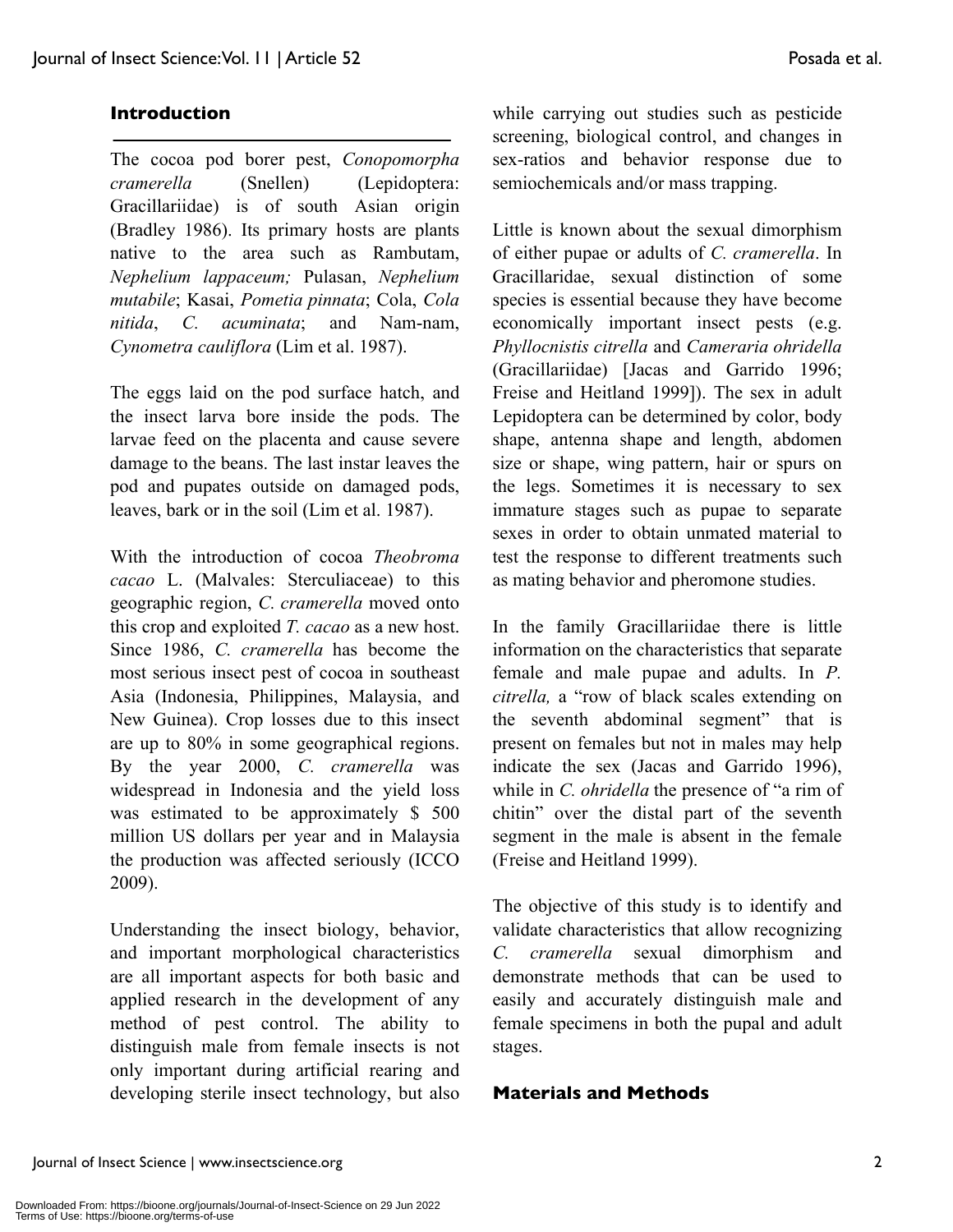Pupae of *C. cramerella* were collected in Malaysia and Indonesia from several cocoa farms and also from host plants such as *N. lappaceum*. The pupae were collected by carefully excising host tissue (such as leaves, stem, or cocoa pod) on which the cocoon was attached, thereby encompassing the entire cocoon without disturbing it. The individual samples were placed in vials with 70% alcohol along with information about the collection.

The samples were sent to USDA-ARS-Insect Biocontrol Laboratory (IBL) in Beltsville, MD, where the pupal morphology was observed, photographed, and illustrated. The focus was on the most important features such as pupal case length and width, antenna length, posterior leg, and wing position and presence of any special features that might indicate sexual dimorphism.

Additionally, three shipments of live pupae were sent from Malaysia to USDA-ARS-IBL. This material was used to evaluate the morphological characters and to separate the sex of pupae, exuviae, and adults. All pupae were held until adult emergence and some of the adults were subjected to the antennogram



**Figure 1.** (A) *Conopomorpha cramerella* cocoon with scattered white bubbles. (B) Close-up of white bubbles. High quality figures are available online.

for pheromone studies. After the adults emerged, they were checked to confirm that the pupal sex determination matched the adult sex determination by using the last segment configuration method. The adults were also examined to identify any sexual characteristics.

The evaluation of the *C. cramerella* pupal morphological characters to differentiate female from male was conducted by two different individuals. The first evaluation was done at MCB (Malaysian Cocoa Board) Laboratory in Tawau, Malaysia and the second one at USDA-ARS-IBL using the same pupae and morphological characters. When the adults emerged after arrival at the USDA lab, both the exuviae and the adult sex were confirmed to verify whether the criteria and the methods used to separate the sexes were accurate.

#### **Results and Discussion**

### *Conopomorpha cramerella* **pupae sexual dimorphism**

*C. cramerella* pupae were collected in the field from leaves, pods, bark, soil crevices, and leaf litter. *C. cramerella* larvae pupate inside a cocoon that is built with transparent fine brown silk. The cocoon is constructed with an initial layer of silk attached to the surface over which the cocoon is placed and to this is attached another layer that covers the pupa. The cocoon is oval in shape, smooth, and brown in color with a darker, more thickened margin. The pupa occupies about three quarters of the entire cocoon (Figure 1A).

Several small, white bubble-like spheres about (Mean  $\pm$  SE) 0.3  $\pm$  0.0 mm in diameter on average  $(n = 20)$  are attached to the top surface of the cocoon. Three to eight bubbles

Journal of Insect Science | www.insectscience.org 3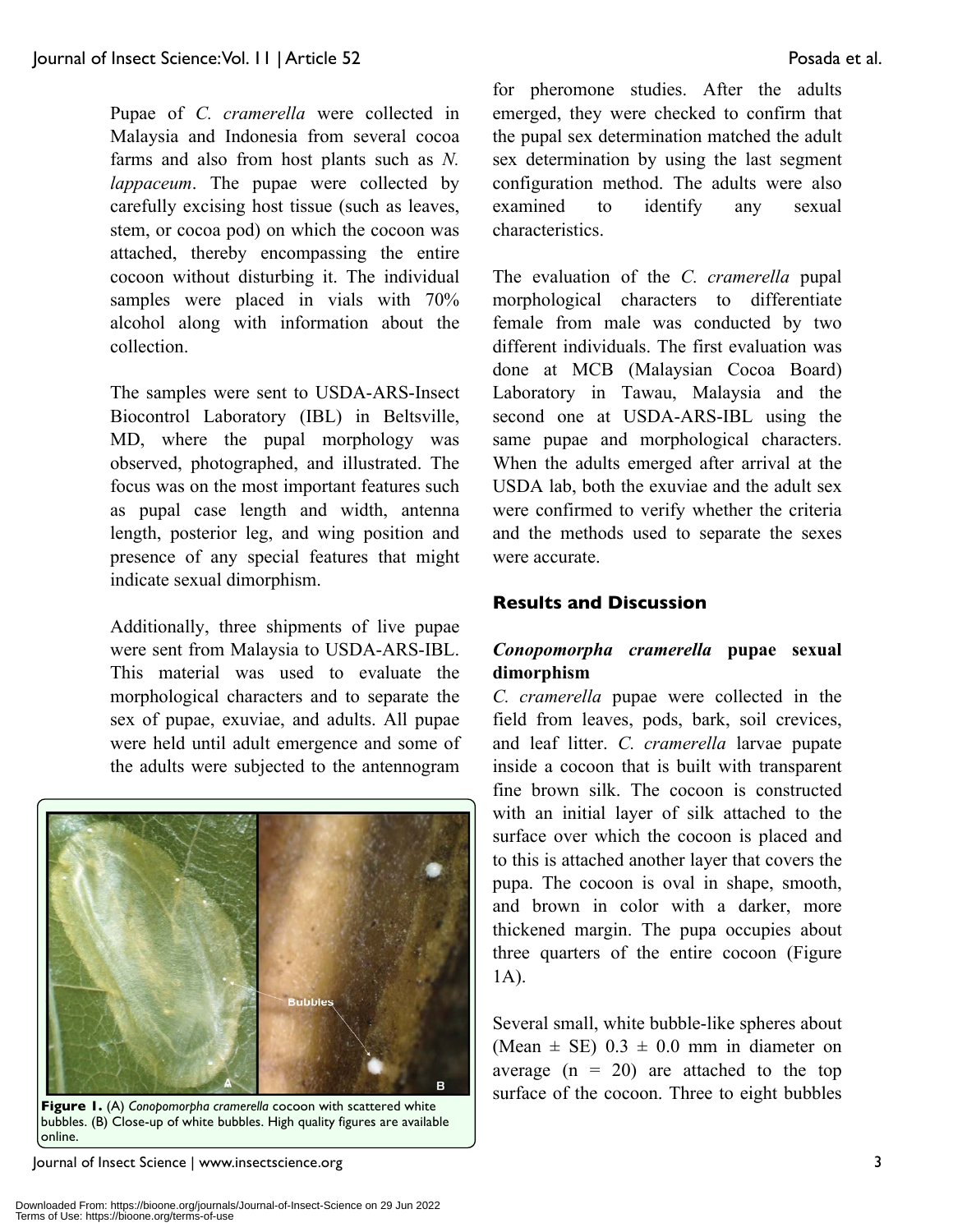

**Figure 2.** *Conopomorpha cramerella* pupae with a magnification of the beak. (A) Ventral view. (B) Lateral view. (C) Dorsal view. High quality figures are available online.



**Figure 3.** (A) Pupae head of *Conopomorpha cramerella* showing the peak cutter. (B) Exuviae hold on the open cocoon after adult emergence. High quality figures are available online.

are scattered and distributed over the edges of the cocoon (Figure 1B). The function of these bubbles is unknown. There is speculation that they are ornamental and that may protect the pupae from natural enemies by functioning as objects of distraction (Wagner et al. 2000).

The pupa is yellowish, slender with prominent eyes that turn black when the pupa is in the final stage of development (Figure 2A–C). The pupal length, including the body and the antenna, is  $7.2 \pm 0.5$  mm on average (n = 59). The pupal length (body) is  $4.6 \pm 0.6$  mm on average ( $n = 59$ ) and the antennae extend 2.6  $\pm$  0.4 mm on average from the rear tip of the pupa ( $n = 59$ ).

The pupa and its appendices vary in length and width. This variation was thought to be useful as a means to separate the sexes, but their allometry, in this study, did not indicate a reliable means to distinguish males from females.

The pupal head possesses a prominent frontal process that arises from the front. It is ornamented with ridges and pointed in the middle. Viewed laterally, the frontal process makes an angle under 30º. The process is directed dorsally and has a triangular shape (Figure 2A–C, 3A).

When the pupal stage is completed this process is used to cut open the cocoon allowing the adult to eclose from the pupal case, which remains half inside the cocoon (Patocka and Zach 1995; De Prins et al. 2003) (Figure 3A, B).

All of the appendices on the pupa - maxillary palpi, labial palpi, proboscis, legs, wings, and antenna - can be seen clearly. The antenna and posterior legs and wings are free and not attached to the pupal case (Mosher 1969). This feature makes it resemble an exarate pupal type more than an obtect pupal type (Figure 4A). The antenna is longer than the caudal apex of the abdomen and is nearly 1/3 X longer than the entire pupa; it also is longer than the apices of the posterior legs.

The maxillary palpi, labial palpi, proboscis, and fore and middle legs appear attached to one another, but are actually free and not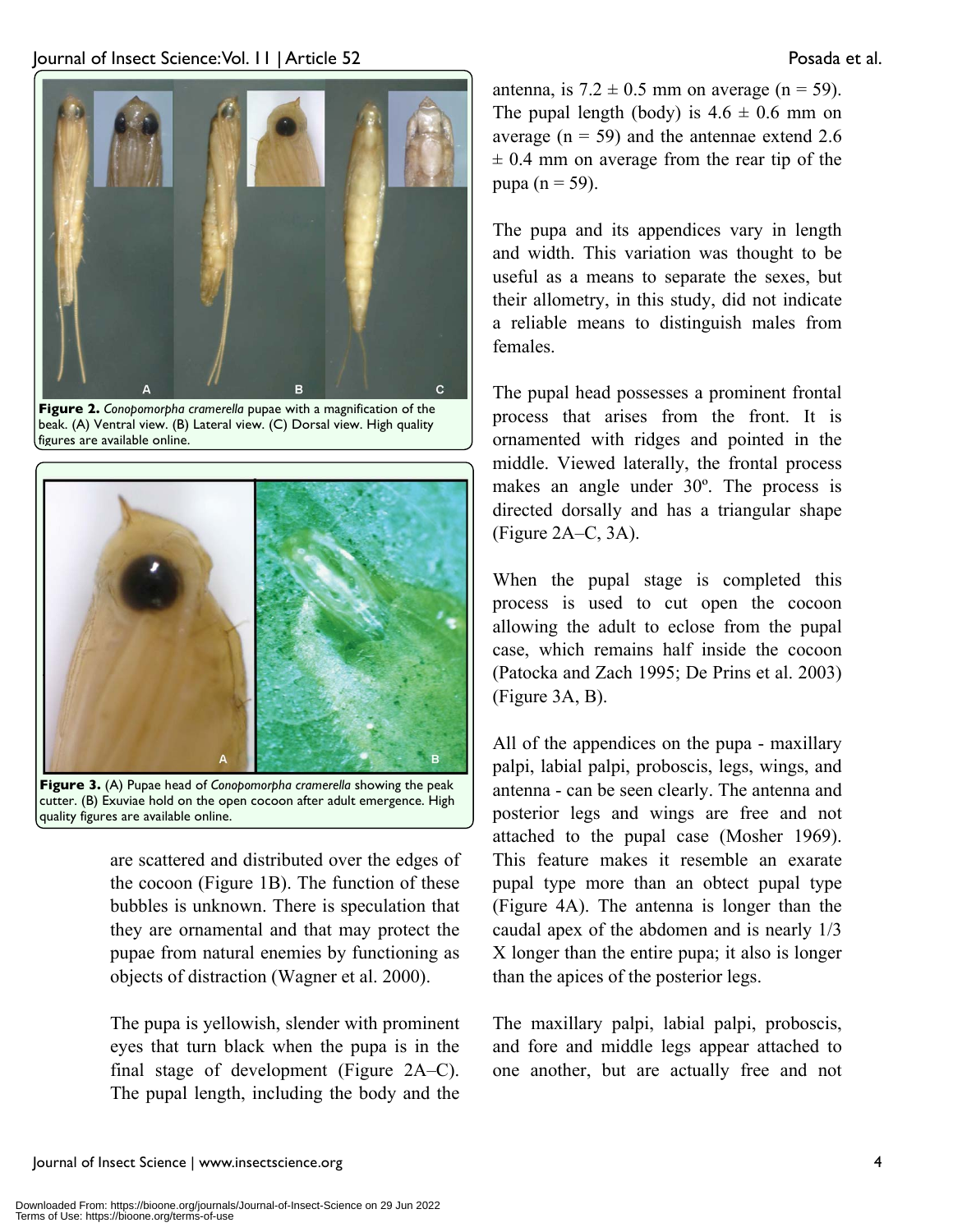

**Figure 4.** (A) A *Conopomorpha cramerella* pupa with its append spread out. (B) *C. cramerella* pupal spiracle. (C) Caudal view showing the crown of ten tubercles and the anal groove. (D) Lateral view showing a comb on the posterior part of segment nine. High quality figures are available online.

fused to the pupal case as typical in obtect pupae (Mosher 1969).

The maxillary palps, labial palps, and proboscis of the mouth parts are relatively large. The apex of the proboscis is longer than the forelegs. The wings reach the 4th or 5th abdominal segments.

The prothorax possesses two spines placed laterally and close to the head. Similar, caudally directed spines are present on the meso and metathorax.

The pupa has six visible pairs of circular spiracles possessing a dark brown peritremme common to many microlepidoptera (Peterson 1979). On each abdominal segment there are a group of setae located posterior to the spiracle. Figure 4B shows the first setae  $\beta$ located on the subdorsal area, the second setae  $\rho$  located on the supraspiricular area, and the third setae  $X$ , the largest of the three, located on the subspiracular area (Figure 4B).

The caudal segment has a ring, or crown, consisting of ten small tubercles without setae. Two prominent brown tubercles end in a tooth oriented forward. This pair of tubercles, with it is recurved spines, may represent the cremaster (Davis and Robinson 1999) even though it is not present on the pupal apice as typically occurs in other Lepidoptera. The abdominal apex is round and with a ventral anal groove (Figure 4C).

On the posterior edge of the ninth segment on the lateral side, there is one structure that resembles a comb that has crochets that are uniserial, arise from one line, and are different lengths (Peterson 1979). This structure in combination with the two prominent tubercles on the ventral part may function as a spur to help the adult escape from the pupal case during emergence. Additionally, these structures can be used as a reference landmark to locate the sexual defining characteristic on the ventral site in females and males (Figure 4D).

Sexual dimorphism is difficult to establish in *C. cramerella* using the current morphological characteristics that are presented and used to distinguish sex in Lepidoptera including the Geometridae, Noctuidae, Pyralidae, or Saturnidae.

The sexual characteristics used to differentiate the dimorphism between female and male pupae of *C. cramerella* are visible when viewed from the ventrum (Figures 5, 6). The female genital opening or slit is located between the eighth and ninth segment and above the two marginal tubercles located on segment nine. In the eighth segment, a plateau can be seen and on the seventh segment, a longitudinal ridge is present that is also present on anterior segments (Figures 5A, 6A). The male genital opening is located in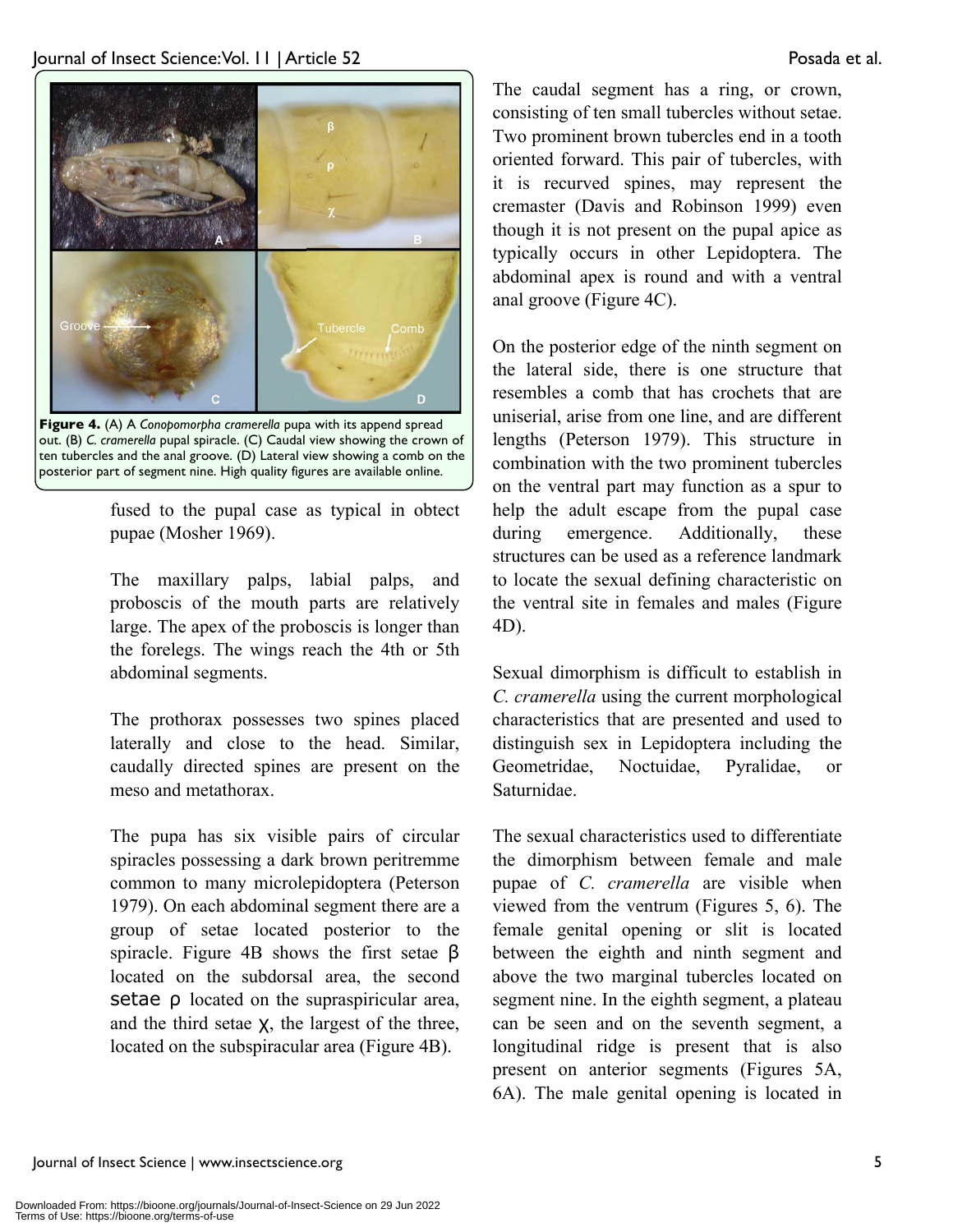

**Figure 5.** Lateral view of segments VII – X of *Conopomorpha cramerella* pupae showing the structures to locate the genital opening. (A) Female. (B) Male. High quality figures are available online.





the middle of segment nine and can be found between the two marginal tubercles present on the anterior part of segment nine, and the two tubercles present on segment ten are located together on the ventrum with prominent spines (Figures 5B, 6B).

#### **Sexual dimorphism of** *Conopomorpha cramerella* **adults**

The adult female and male are similar in possessing the same color and wing pattern. However, it is not necessary to remove the scales in order to determine sex. The caudal apex female abdomen is characteristic in



**Figure 7.** Ventral view of sexual dimorphism of *Conopomorpha cramerella* adult. (A) Female with the ovipositor showing the anal papillae and (B) male showing the vulvae and the hair pencil. High quality figures are available online.

being compressed laterally, with white sterna. The hairy anal papilla of the ovipositor can be seen (Figure 7A). The caudal segment of the male abdomen is black and broader. Also, it is possible to observe the valva of the male genitalia (Figure 7B). For further information on *C. cramerella* genitalia see Bradley (1986).

Immediately following emergence, females were observed to be very active while in a box with cocoa leaves with males nearby enclosed in vials. Females walked toward and rubbed the surface of the leaves with the tip of the abdomen. This is probably a behavior to release the pheromone and call for males. This behavior can also be another means to differentiate females from males.

#### **Evaluation of morphological characters to separate pupae and adult by sex**.

The sexual characters used to separate *C. cramerella* females and males described above were evaluated on 164 live pupal samples received in a shipment from Malaysia for the purpose of conducting antennogram pheromone studies. Sex determination using abdominal structures discussed above was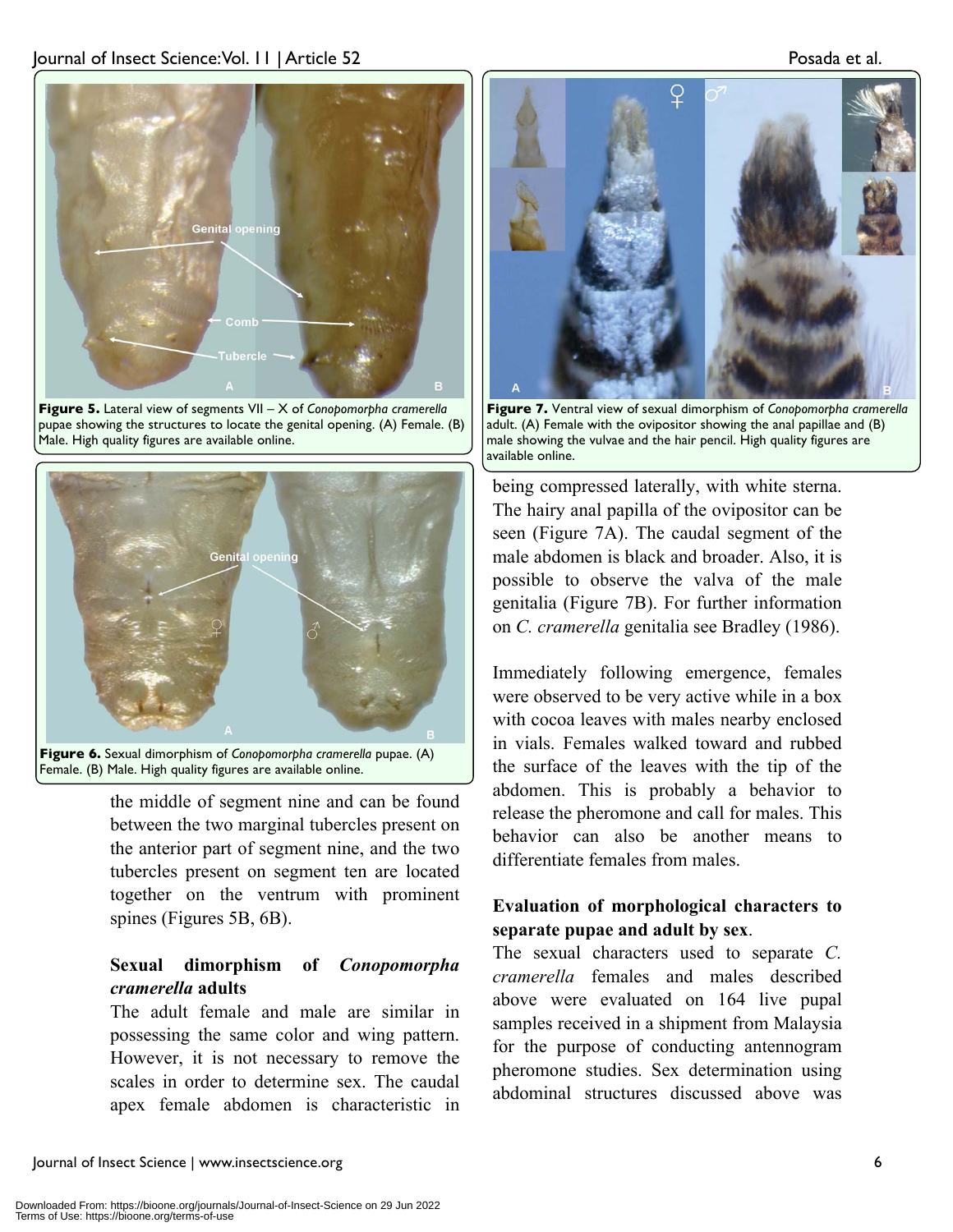#### Journal of Insect Science: Vol. 11 | Article 52 Posada et al.

95% consistent in separating the pupae and 100% for exuviae and adults. These results showed that *C. cramerella* sexual dimorphism can be used to separate pupae, exuviae, and adults.

In order to achieve high precision in the ability to sex *C. cramerella* it is necessary that people involved in this activity have the proper training and good visual references. By using the morphological characteristics of *C. cramerella* described in this paper, it will be possible, when collecting pupae or exuviae from the field, to estimate its population dynamics, to determine sex radios and to correlate effects of male capture with pheromone traps and its anticipated effect on the population. This information should assist in developing and evaluating new alternative methods of research on *C. cramerella*.

#### **Acknowledgements**

We are grateful to the field personnel of Malaysia and Indonesia for providing *C. cramerella* pupae. Special thanks to Dr. Donald R. Davis, curator of Lepidoptera at the National Museum of Natural History, Smithsonian Institute in Washington, D.C. for suggestions and previous reviews to this manuscript.

#### **References**

Bradley JD. 1986. Identity of the South East Asian cocoa moth, *Conopomorpha cramerella* (Snellen) (Lepidoptera: Gracillariidae), with descriptions of three allied new species. *Bulletin of Entomological Research* 76(1): 41–51.

Davis DR, Robinson GS. 1999. The Tineoidea and Gracillarioidea. In: Kristensen NP, editor. *Lepidoptera, Moths and Butterflies. 1*.

*Evolution, systematics and biogeography. Handbook of Zoology* 4(35), pp. 91-117.de Gruyter.

De Prins JD, De Prins W, De Coninck E. 2003. The pupal morphology of *Cameraria ohridella* compared with that of the genus Phyllonorycter (Lepidoptera: Gracillariidae). *Journal Pest Science* 76: 145–150.

Freise J, Heitland W. 1999. A brief note on sexual differences in pupae of the horsechestnut leaf miner, *Cameraria ohridella* Deschka & Dimic (1986) (Lep., Gracillariidae), a new pest in Central Europe on *Aesculus hippocastanum*. *Journal of Applied Entomology* 123(3): 191-192.

International Cocoa Organization (ICCO). 2009. Pest and diseases. Cocoa pod borer (*C. cramerella*). Available online: http://www.icco.org/about/pest.aspx.

Jacas JA, Garrido A. 1996. Differences in the morphology of male and female pupae of *Phyllocnistis citrella* (Lepidoptera: Gracillariidae). *The Florida Entomologist* 79: 603–606.

Lim GT, Ho CT, Md Jusah M, Teoh CH, Khoo KC, Chan LG. Ooi PAC. 1987. The cocoa pod borer. In: *An introduction and abstracts*, pp. 103. The Malaysian Plant Protection Society.

Mosher E. 1969. Lepidoptera pupae. In: *Five collected works on the pupae of North American Lepidoptera*, pp. vii+323. Entomological Reprint Specialists.

Patocka J, Zach P. 1995. The pupae of the central European *Caloptilia* (Lepidoptera: Gracillariidae). *European Journal of Entomology* 92(2): 483–496.